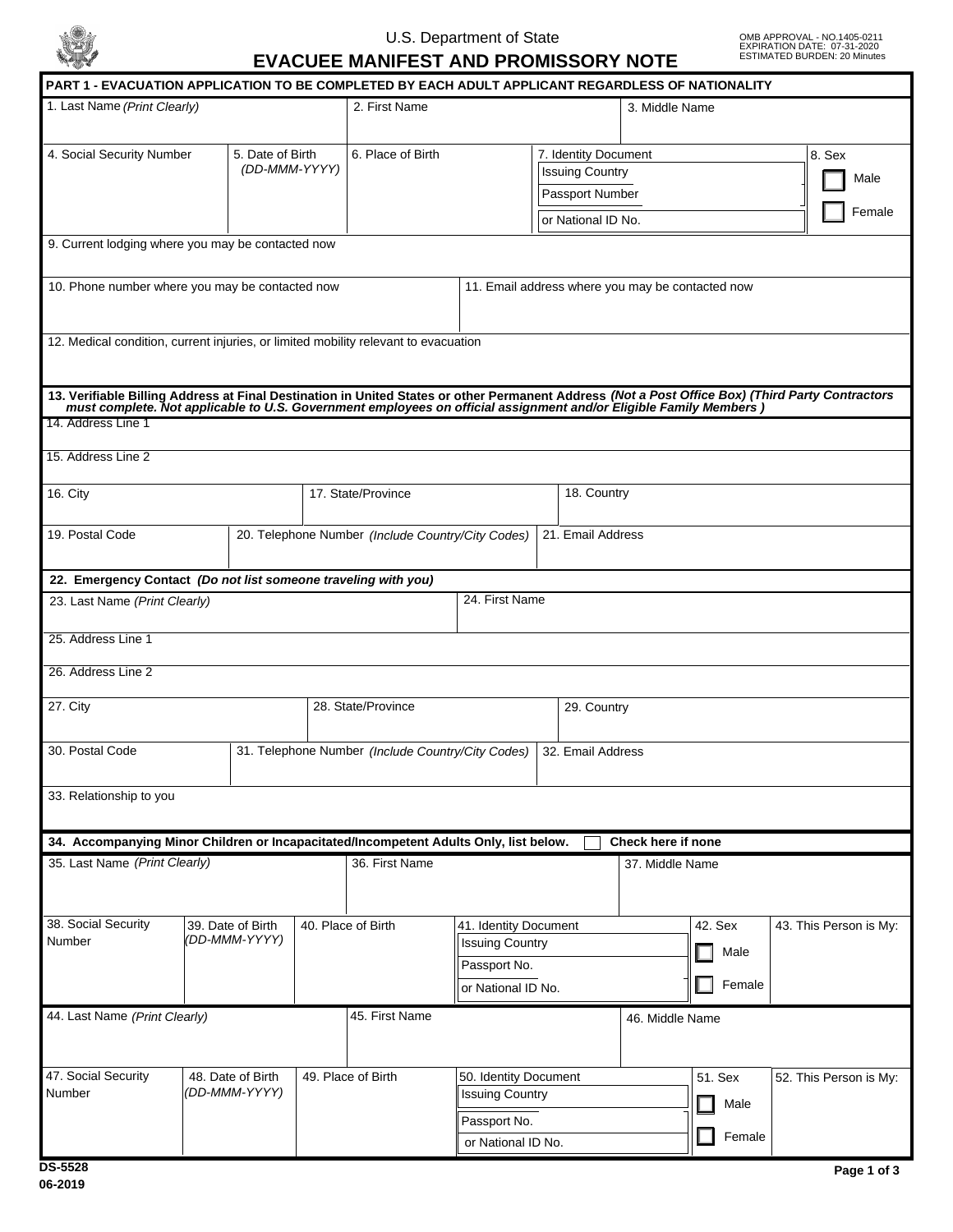|                                                                                                                                                                                                                                                                                                                                                                                                                                                                              |                                                                              | Identity Document Number from Line 7 |                    |                                                                                                                                                                                                                                                                                                                                                  |                 |  |         |                        |  |  |
|------------------------------------------------------------------------------------------------------------------------------------------------------------------------------------------------------------------------------------------------------------------------------------------------------------------------------------------------------------------------------------------------------------------------------------------------------------------------------|------------------------------------------------------------------------------|--------------------------------------|--------------------|--------------------------------------------------------------------------------------------------------------------------------------------------------------------------------------------------------------------------------------------------------------------------------------------------------------------------------------------------|-----------------|--|---------|------------------------|--|--|
| 53. Last Name (Print Clearly)                                                                                                                                                                                                                                                                                                                                                                                                                                                |                                                                              |                                      | 54. First Name     | 55. Middle Name                                                                                                                                                                                                                                                                                                                                  |                 |  |         |                        |  |  |
|                                                                                                                                                                                                                                                                                                                                                                                                                                                                              |                                                                              |                                      |                    |                                                                                                                                                                                                                                                                                                                                                  |                 |  |         |                        |  |  |
| 56. Social Security                                                                                                                                                                                                                                                                                                                                                                                                                                                          | 57. Date of Birth                                                            |                                      | 58. Place of Birth | 59. Identity Document                                                                                                                                                                                                                                                                                                                            |                 |  | 60. Sex | 61. This Person is My: |  |  |
| Number                                                                                                                                                                                                                                                                                                                                                                                                                                                                       | (DD-MMM-YYYY)                                                                |                                      |                    | <b>Issuing Country</b>                                                                                                                                                                                                                                                                                                                           |                 |  | Male    |                        |  |  |
|                                                                                                                                                                                                                                                                                                                                                                                                                                                                              |                                                                              |                                      |                    | Passport No.                                                                                                                                                                                                                                                                                                                                     |                 |  |         |                        |  |  |
|                                                                                                                                                                                                                                                                                                                                                                                                                                                                              |                                                                              |                                      |                    | National ID No.<br>or I                                                                                                                                                                                                                                                                                                                          |                 |  | Female  |                        |  |  |
| 62. Last Name (Print Clearly)                                                                                                                                                                                                                                                                                                                                                                                                                                                |                                                                              | 63. First Name<br>64. Middle Name    |                    |                                                                                                                                                                                                                                                                                                                                                  |                 |  |         |                        |  |  |
|                                                                                                                                                                                                                                                                                                                                                                                                                                                                              |                                                                              |                                      |                    |                                                                                                                                                                                                                                                                                                                                                  |                 |  |         |                        |  |  |
| 65. Social Security                                                                                                                                                                                                                                                                                                                                                                                                                                                          |                                                                              |                                      | 67. Place of Birth |                                                                                                                                                                                                                                                                                                                                                  |                 |  | 69. Sex |                        |  |  |
| Number                                                                                                                                                                                                                                                                                                                                                                                                                                                                       | 66. Date of Birth<br>(DD-MMM-YYYY)                                           |                                      |                    | 68. Identity Document<br><b>Issuing Country</b>                                                                                                                                                                                                                                                                                                  |                 |  |         | 70. This Person is My: |  |  |
|                                                                                                                                                                                                                                                                                                                                                                                                                                                                              |                                                                              |                                      |                    | Passport No.                                                                                                                                                                                                                                                                                                                                     |                 |  | Male    |                        |  |  |
|                                                                                                                                                                                                                                                                                                                                                                                                                                                                              |                                                                              |                                      |                    | OR   National ID No.                                                                                                                                                                                                                                                                                                                             |                 |  | Female  |                        |  |  |
| 71. Last Name (Print Clearly)                                                                                                                                                                                                                                                                                                                                                                                                                                                |                                                                              |                                      | 72. First Name     |                                                                                                                                                                                                                                                                                                                                                  |                 |  |         |                        |  |  |
|                                                                                                                                                                                                                                                                                                                                                                                                                                                                              |                                                                              |                                      |                    |                                                                                                                                                                                                                                                                                                                                                  | 73. Middle Name |  |         |                        |  |  |
|                                                                                                                                                                                                                                                                                                                                                                                                                                                                              |                                                                              |                                      |                    |                                                                                                                                                                                                                                                                                                                                                  |                 |  |         |                        |  |  |
| 74. Social Security                                                                                                                                                                                                                                                                                                                                                                                                                                                          | 75. Date of Birth                                                            |                                      | 76. Place of Birth | 77. Identity Document                                                                                                                                                                                                                                                                                                                            |                 |  | 78. Sex | 79. This Person is My: |  |  |
| Number                                                                                                                                                                                                                                                                                                                                                                                                                                                                       | (DD-MMM-YYYY)                                                                |                                      |                    | <b>Issuing Country</b>                                                                                                                                                                                                                                                                                                                           |                 |  | Male    |                        |  |  |
|                                                                                                                                                                                                                                                                                                                                                                                                                                                                              |                                                                              |                                      |                    | Passport No.                                                                                                                                                                                                                                                                                                                                     |                 |  |         |                        |  |  |
|                                                                                                                                                                                                                                                                                                                                                                                                                                                                              |                                                                              |                                      |                    | OR   National ID No.                                                                                                                                                                                                                                                                                                                             |                 |  | Female  |                        |  |  |
| 80. Last Name (Print Clearly)                                                                                                                                                                                                                                                                                                                                                                                                                                                |                                                                              |                                      | 81. First Name     |                                                                                                                                                                                                                                                                                                                                                  | 82. Middle Name |  |         |                        |  |  |
|                                                                                                                                                                                                                                                                                                                                                                                                                                                                              |                                                                              |                                      |                    |                                                                                                                                                                                                                                                                                                                                                  |                 |  |         |                        |  |  |
|                                                                                                                                                                                                                                                                                                                                                                                                                                                                              |                                                                              |                                      |                    |                                                                                                                                                                                                                                                                                                                                                  |                 |  |         |                        |  |  |
| 83. Social Security<br>Number                                                                                                                                                                                                                                                                                                                                                                                                                                                | 84. Date of Birth<br>(DD-MMM-YYYY)                                           |                                      | 85. Place of Birth | 86. Identity Document                                                                                                                                                                                                                                                                                                                            |                 |  | 87. Sex | 88. This Person is My: |  |  |
|                                                                                                                                                                                                                                                                                                                                                                                                                                                                              |                                                                              |                                      |                    | <b>Issuing Country</b>                                                                                                                                                                                                                                                                                                                           |                 |  | Male    |                        |  |  |
|                                                                                                                                                                                                                                                                                                                                                                                                                                                                              |                                                                              |                                      |                    | Passport No.                                                                                                                                                                                                                                                                                                                                     |                 |  | Female  |                        |  |  |
|                                                                                                                                                                                                                                                                                                                                                                                                                                                                              |                                                                              |                                      |                    | OR   National ID No.                                                                                                                                                                                                                                                                                                                             |                 |  |         |                        |  |  |
|                                                                                                                                                                                                                                                                                                                                                                                                                                                                              | Government employees on official assignment and/or Eligible Family Members.) |                                      |                    | 89. PART 2 - Promissory Note and Repayment Agreement (FOR ALL EVACUEES, including Third Party Contractors. Not Applicable to U.S.                                                                                                                                                                                                                |                 |  |         |                        |  |  |
|                                                                                                                                                                                                                                                                                                                                                                                                                                                                              |                                                                              |                                      |                    |                                                                                                                                                                                                                                                                                                                                                  |                 |  |         |                        |  |  |
| 1. I clearly understand that I am accepting evacuation of my own free will and at my own risk to a location chosen by the U.S. Government. The mode of transportation<br>may be via charter or military transport. I also understand that the evacuation flight may not comply with normal international safety or luggage/cargo<br>regulations/standards. In the case of military aircraft travel, the U.S. Government acts only as an agent and not as a contract carrier. |                                                                              |                                      |                    |                                                                                                                                                                                                                                                                                                                                                  |                 |  |         |                        |  |  |
| 2.                                                                                                                                                                                                                                                                                                                                                                                                                                                                           |                                                                              |                                      |                    | U.S. Citizens: I promise to repay the U.S. Government in U.S. dollars or the foreign currency equivalent, within 30 days of initial billing, and if not repaid within 60 days                                                                                                                                                                    |                 |  |         |                        |  |  |
|                                                                                                                                                                                                                                                                                                                                                                                                                                                                              |                                                                              |                                      |                    | of initial billing at an interest rate established in accordance with Federal law, for all applicable expenses for my/our evacuation. This evacuation loan is in addition to<br>any other U.S. Government loans received for other purposes. I will keep the Department of State's Accounts Receivable Branch informed of my address(es) until I |                 |  |         |                        |  |  |
| repay my loan in full. If I am unable to pay this loan in full, the Department of State may, at its discretion and upon my request, forward to me an installment agreement<br>containing an installment plan for repayment of my loan.                                                                                                                                                                                                                                       |                                                                              |                                      |                    |                                                                                                                                                                                                                                                                                                                                                  |                 |  |         |                        |  |  |
| I understand that:<br>3.                                                                                                                                                                                                                                                                                                                                                                                                                                                     |                                                                              |                                      |                    |                                                                                                                                                                                                                                                                                                                                                  |                 |  |         |                        |  |  |
| (a) I will be billed for the cost of my/our transportation no greater than the amount of a full-fare economy flight, or comparable alternate transportation, to the                                                                                                                                                                                                                                                                                                          |                                                                              |                                      |                    |                                                                                                                                                                                                                                                                                                                                                  |                 |  |         |                        |  |  |
|                                                                                                                                                                                                                                                                                                                                                                                                                                                                              |                                                                              |                                      |                    | designated destination(s) that would have been charged immediately prior to the events giving rise to the evacuation.<br>(b) My obligation to repay my loan will not be considered paid in full until it clears through the account of the Treasurer of the United States.                                                                       |                 |  |         |                        |  |  |
|                                                                                                                                                                                                                                                                                                                                                                                                                                                                              |                                                                              |                                      |                    | (c) Until I have paid my loan in full, I and all listed U.S. citizen family members will only be eligible for a limited validity U.S. passport.                                                                                                                                                                                                  |                 |  |         |                        |  |  |
| (d) If my loan is in default, I and all listed U.S. citizen family members will not be eligible for a limited validity U.S. passports.<br>(e) My loan will be subject to interest, penalties, and other charges for late payment as directed by law and regulation.                                                                                                                                                                                                          |                                                                              |                                      |                    |                                                                                                                                                                                                                                                                                                                                                  |                 |  |         |                        |  |  |
| (f) I will be liable to pay any costs for collection.                                                                                                                                                                                                                                                                                                                                                                                                                        |                                                                              |                                      |                    |                                                                                                                                                                                                                                                                                                                                                  |                 |  |         |                        |  |  |
| I will include my name, date of birth, place of birth, and Social Security number with all correspondence, payments, and questions. I will make payment to the<br>4.<br>Department of State, Accounts Receivable by credit/debit card, check or money order payable to Accounts Receivable Branch, PO Box 979005, St. Louis, MO                                                                                                                                              |                                                                              |                                      |                    |                                                                                                                                                                                                                                                                                                                                                  |                 |  |         |                        |  |  |
| 63197-9000. Send questions by mail or courier (DHL, FedEx, UPS, etc.) to: Accounts Receivable Branch, Comptroller and Global Financial Services, Department of<br>State, 2010 Bainbridge Ave., North Charleston, SC 29405. To make inquiries by telephone: From the U.S. or Canada, call: 1-800-521-2116 or internationally, call                                                                                                                                            |                                                                              |                                      |                    |                                                                                                                                                                                                                                                                                                                                                  |                 |  |         |                        |  |  |
| 843-746-0592. To make inquires by email, contact: FMPARD@state.gov).                                                                                                                                                                                                                                                                                                                                                                                                         |                                                                              |                                      |                    |                                                                                                                                                                                                                                                                                                                                                  |                 |  |         |                        |  |  |
| Non U.S. Citizens: I understand that my government and the United States will determine the amount I owe and means of repayment. My government may seek<br>5.<br>reimbursement from me for the cost of my/our evacuation.                                                                                                                                                                                                                                                    |                                                                              |                                      |                    |                                                                                                                                                                                                                                                                                                                                                  |                 |  |         |                        |  |  |
| 90. Signature Block for Applicant (Not Applicable to U.S. Government employees on official assignment and/or Eligible Family Members.<br><b>Third Party Contractors must complete.)</b>                                                                                                                                                                                                                                                                                      |                                                                              |                                      |                    |                                                                                                                                                                                                                                                                                                                                                  |                 |  |         |                        |  |  |
| of my debt if the persons listed used the transport.                                                                                                                                                                                                                                                                                                                                                                                                                         |                                                                              |                                      |                    | I hereby accept the foregoing terms and conditions of repayment for myself and persons listed. I understand that refusal to sign does not relieve me                                                                                                                                                                                             |                 |  |         |                        |  |  |
| 91. Full Name Printed                                                                                                                                                                                                                                                                                                                                                                                                                                                        |                                                                              |                                      |                    |                                                                                                                                                                                                                                                                                                                                                  |                 |  |         |                        |  |  |
|                                                                                                                                                                                                                                                                                                                                                                                                                                                                              |                                                                              |                                      |                    |                                                                                                                                                                                                                                                                                                                                                  |                 |  |         |                        |  |  |

**DS-5528**